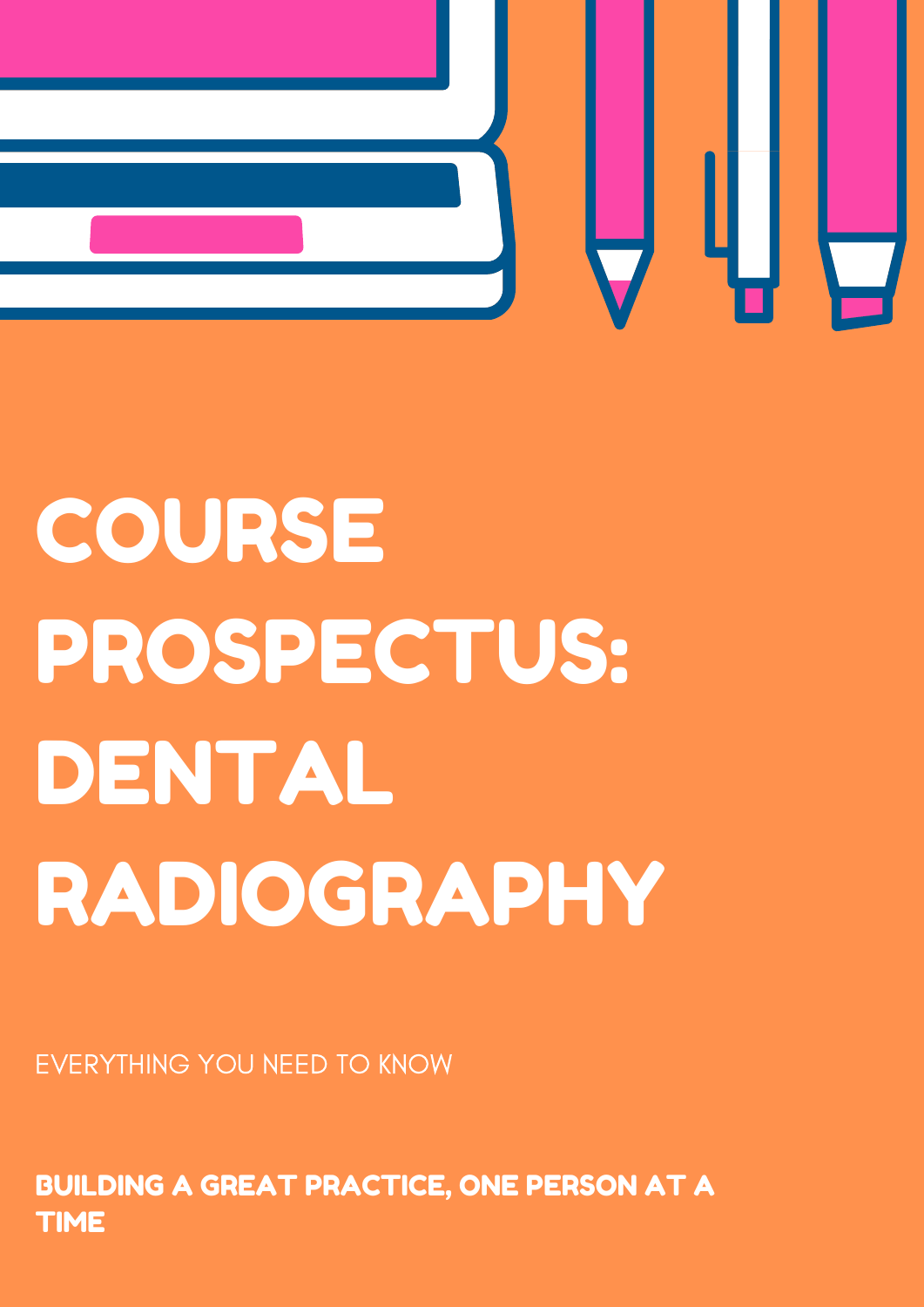# **DENTAL** RADIOGRAPHY

## WHO WILL BE MY COURSE TUTOR?



Lauren began her career in 2010 and has worked in General Practice as well as specialist practices. Lauren is qualified in

Radiography, Orthodontics and is able to teach a range of dental courses. Any student under Lauren's guidance will do well!

#### HOW LONG DOES THE COURSE LAST?

The course will last for 6 months. As this course is a Post Registration Course, there is an expectation upon the learner to drive their own progress.

While there are Tutors and Assessors to support you each and every step of the way, you will need to be motivated to complete your course.

#### THE DENTAL SCHOOL

The Dental School was founded in 2019.

We truly believe that our team is perfectly positioned to deliver the very best learning experience for you.

We are focused on enabling you to achieve your very best while studying with us, by ensuring each learner has a clear plan of activity, set time for Tutor 121's and clear milestones to support you to stay on track.

We are committed to ensuring that you and everyone of our learners succeed.

#### WHO CAN STUDY?

The course is designed for Qualified Dental Nurses that hold a GDC registration. If you are not already qualified and in possession of a GDC number, we will not be able to enrol you on to the course.

#### HOW IS THE COURSE BE DELIVERED?

The course is delivered using a mixture on online materials and video sessions. This ensures that each and every learner's abilites are catered to.

Addtional support can be offered if ever a learner feels that this would be beneficial.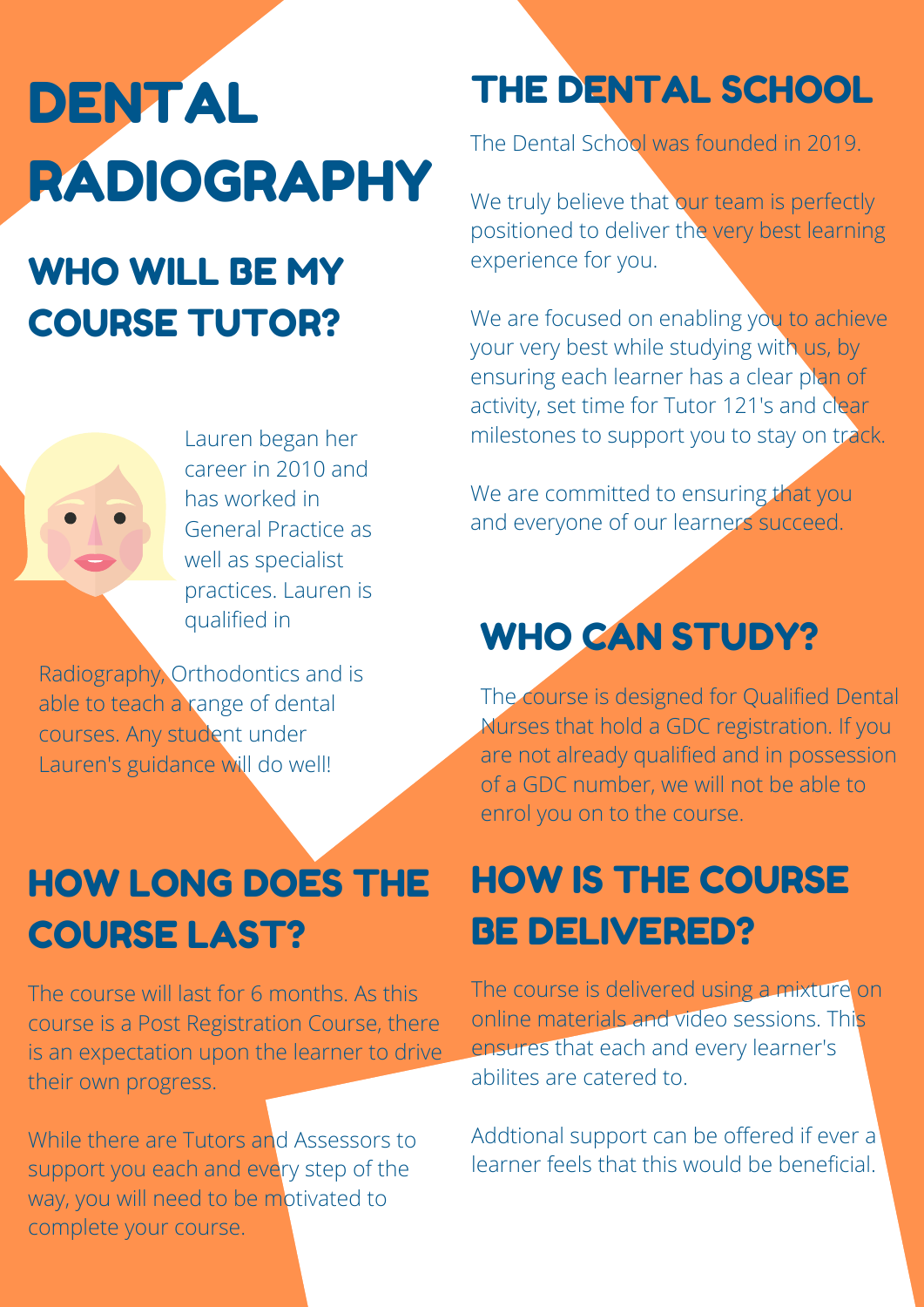# DENTAL RADIOGRAPHY

## WHAT WILL BE COVERED?

The course is accredited by the NEBDN. Throughout the duration of the course, you will cover the following topics:

- Maintaining Good Clinical Practice.
- Radiation Physics  $\bullet$
- Radiation Protection
- Apparatus and Equipment
- **Films and Processing**  $\bullet$
- **Digital Imaging**
- **Principles of Imaging**
- Film Handling
- Digital Imaging Practical Instruction.
- Intra Oral Techniques
- **Extra Oral Techniques**
- **Quality Assurance**
- Care of Patients
- **•** Principles and Practice of Interpretations
- Fundamentals of Radiological Anatomy
- **Identification of Common Dental Pathology.**

During the course you will complete Records of Competence (RoC) split in to 3 parts. All three parts must be completed before you are eligible to sit your exam.

#### Part 1 - Practical Competence Sheets (PCAS)

To provide evidence of your involvement in at least 50 radiographs. Those radiographs should include the following:

- 10x Orthopantomographs
- 10x sets of Bitewings
- 20x Parallelling Periapicals
- 2x Bisecting angle view
- 2x Occlusal views
- 2x Cephalometric views
- 4x 'other' views taken from any of the above options

Part 2 - Extended Case Studies on 3 different patients. These are between 1000 - 1500 words each.

Part 3 - The content of the supplementary outcomes is reviewed regularly by NEBDN but currently include:

- Oblique lateral mandible radiographs
- Bisected angle periapical radiographs
- Lateral cephalometric radiographs
- A copy of the dental practice Local Rules

#### Exams

There is one exam that is completed online, consisting of the following:

- 45 Multiple choice questions
- 15 Extended matching questions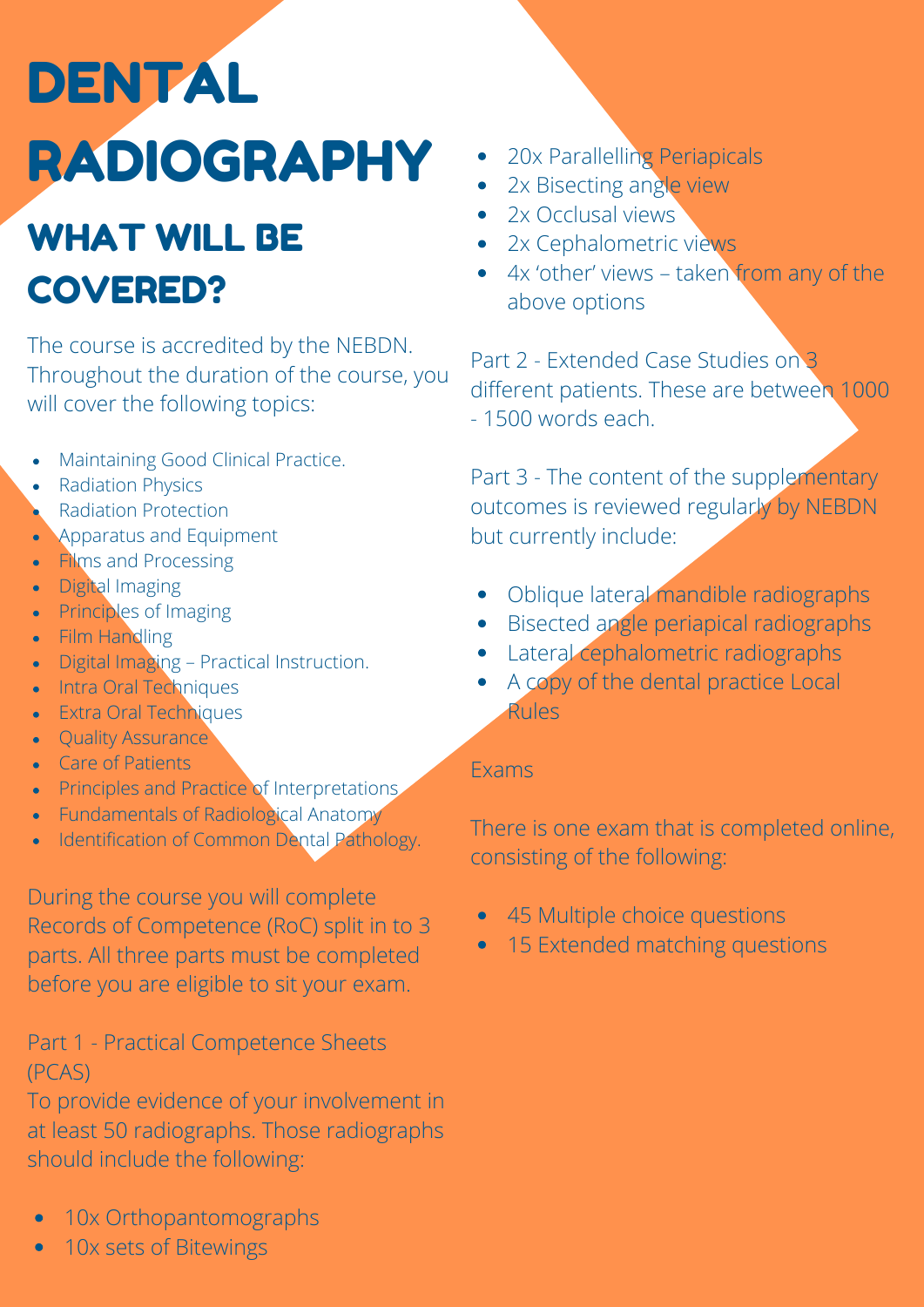# DENTAL RADIOGRAPHY

The Dental School has completed extensive research to ensure that we are competitive.

Below is a breakdown of the costs associated with this course:

**Course Fee: £890.00\* +VAT**

**The course fee includes the exam Fee of £195.00**

Text Books are not provided.

## FEES KEY ATTRIBUTES

We have high expectations at The Dental School. We have equally high expectations of our learners too. While studying for your qualification, we expect to see the following:

- 1. Dedication to your studies
- 2. Meet deadlines set
- 3. Maintain open and honest communication with your Tutor

While there are Tutors and Assessors to support you each and every step of the way, you will need to be motivated to complete you course.